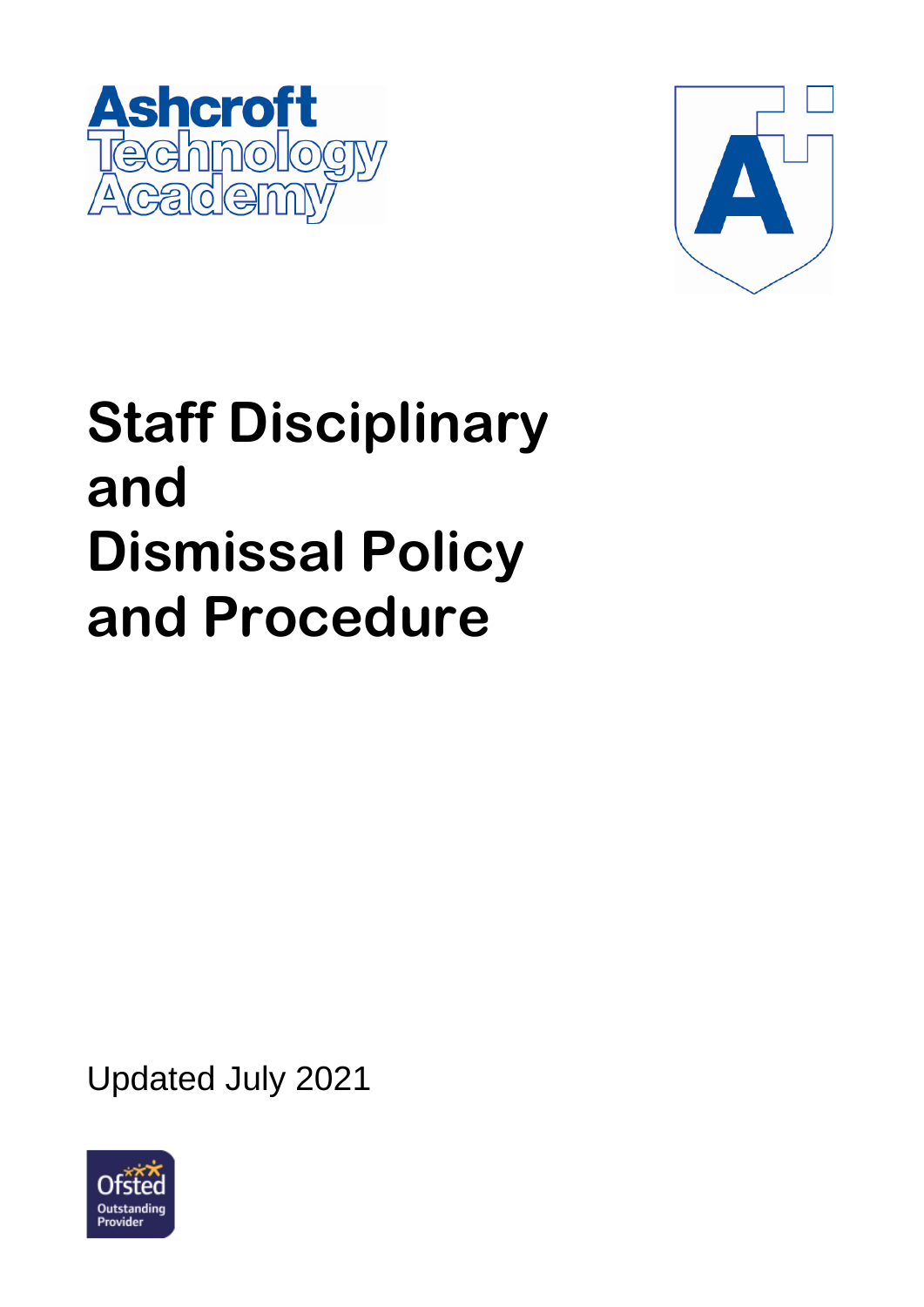# **Staff Disciplinary and Dismissal Policy**

### **For those employed by Prospect Education (Technology) Trust Ltd**

#### **General**

Prospect Education (Technology) Trust, in operating Ashcroft Technology Academy (the Academy), recognises the shared responsibility between managers and employees for maintaining acceptable standards of behaviour, conduct and performance at work. Whilst most day-to-day issues will be identified through regular communication and supervision between managers and their staff - and should be dealt with informally by means of guidance, training or informal reprimand in order to improve conduct - there are occasions when an individual's conduct may need more serious attention. Staff should note that separate policies and/or procedures exist for dealing with matters related to capability, ill-health, grievance, bullying, harassment, discrimination or victimisation.

The Trust is committed to providing equal opportunities and access to all. This policy statement embraces the spirit of managing a diverse workforce; and those managing and dealing with the process of the Disciplinary and Dismissal Procedure must ensure that no employee is discriminated against, either directly or indirectly, or victimised, on the grounds of their race, disability, sex, sexual orientation, religion or belief, age, marital or civil partnership status or any stage of gender reassignment or any other protected characteristic.

The Academy Staff Disciplinary and Dismissals Policy (the Policy), underpins the standards of conduct, job performance, attendance and timekeeping of employees at the Academy and provides a framework against which to maintain these standards and to provide fair and consistent means of dealing with any failure to observe these standards in a non-discriminatory manner. All employees should be aware of the procedure to be followed if they become liable to disciplinary action: all outcomes from which shall remain confidential other than in certain limited circumstances where information must be shared by the Academy as per child protection and/or safeguarding matters laws.

The Policy has been drafted in accordance with employment law on disciplinary and dismissal matters and the statutory minimum procedure detailed within the Employment Act 2002 for dismissing or taking disciplinary action against an employee. Reference to this document is made within individual staff contracts of employment, as required under the Employment Rights Act 1996.

This policy is designed to help and encourage employees to achieve and maintain high standards of conduct and aims to ensure fairness, equity and consistency in the management of employees and is relevant to all permanent, temporary and casual staff working for the Trust.

In cases of alleged misconduct, the employee will be informed, in writing, of the nature of the allegations, that an investigation will be conducted and the name of the Investigating Officer. If the employee admits to the misconduct or if the facts are unarguably clear, the circumstances may be such that an investigation is not required and that the case proceeds directly to a disciplinary hearing. The aim of an investigation is to establish the facts of the case as thoroughly and as promptly as practicable. The employee should be invited, in writing, to attend an investigatory meeting with the appointed Investigating Officer. The employee should be given reasonable notice of the meeting in order to prepare. The letter should state the allegation(s) and state that it is an investigatory meeting. The letter should also outline the scope of the investigation, possible outcomes and that the investigation may require the Investigating Officer to speak with other members of staff or students in order to establish the facts.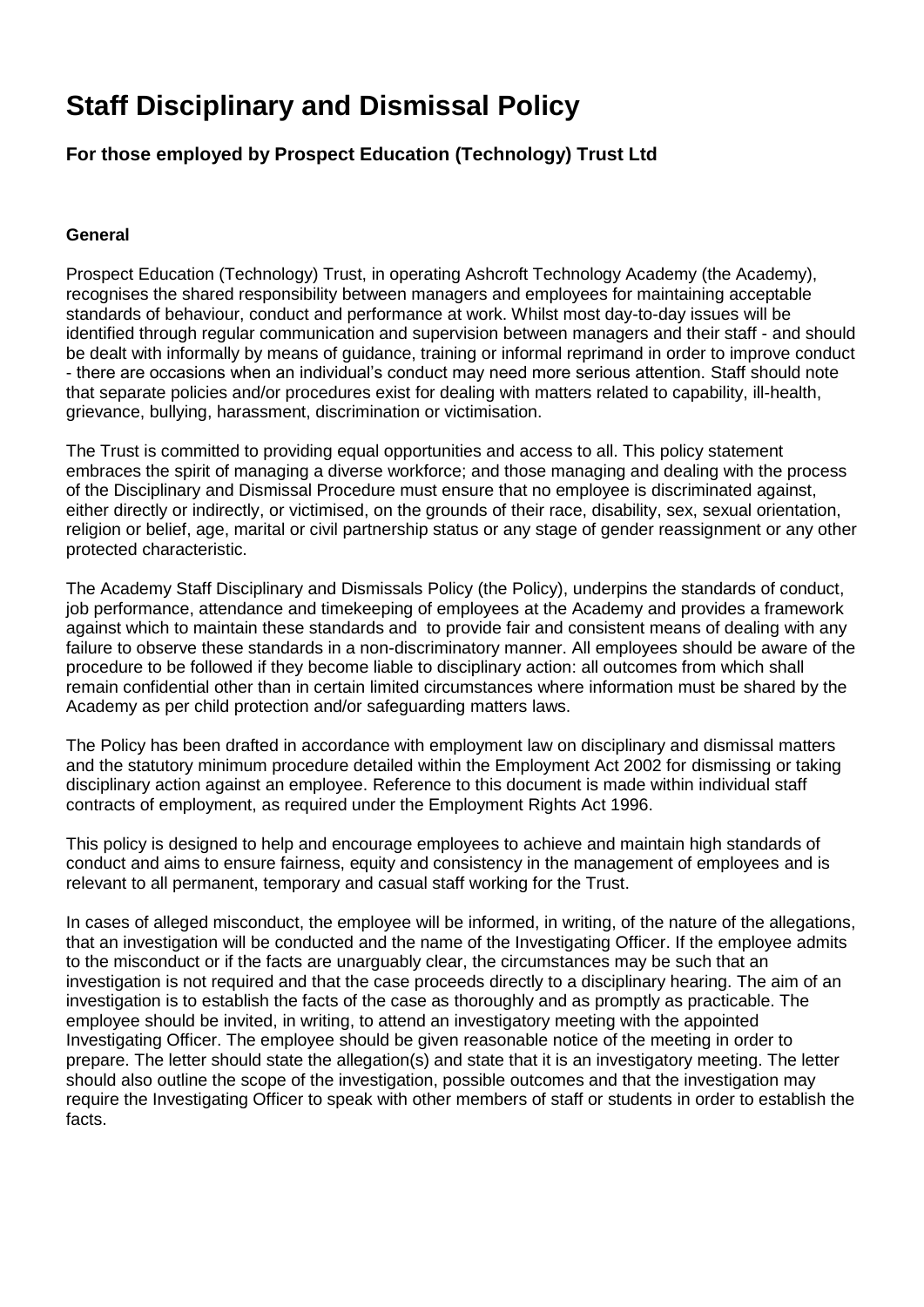All witnesses to the alleged offences should be asked to make written statements and to sign and date these statements. Witnesses must also be informed that they may be asked to attend a subsequent disciplinary hearing to provide evidence. As part of the investigation, the Investigating Officer will interview the employee and all relevant witnesses. The Investigating Officer may seek to obtain written statements, or take notes and subsequently check the accuracy of these with the employee. Moreover, the Investigating Officer will collect all relevant documentation relating to the investigation.

The employee should be clear that the interview is part of the investigation and not part of a disciplinary hearing.

On conclusion of the investigation, the Investigating Officer will make a recommendation or set of recommendations, including, in consultation with the Academy's HR Adviser, whether to proceed to a formal disciplinary hearing. The employee under investigation will be kept informed at all stages by the Investigating Officer. Every effort will be made to conclude the investigation as quickly as possible.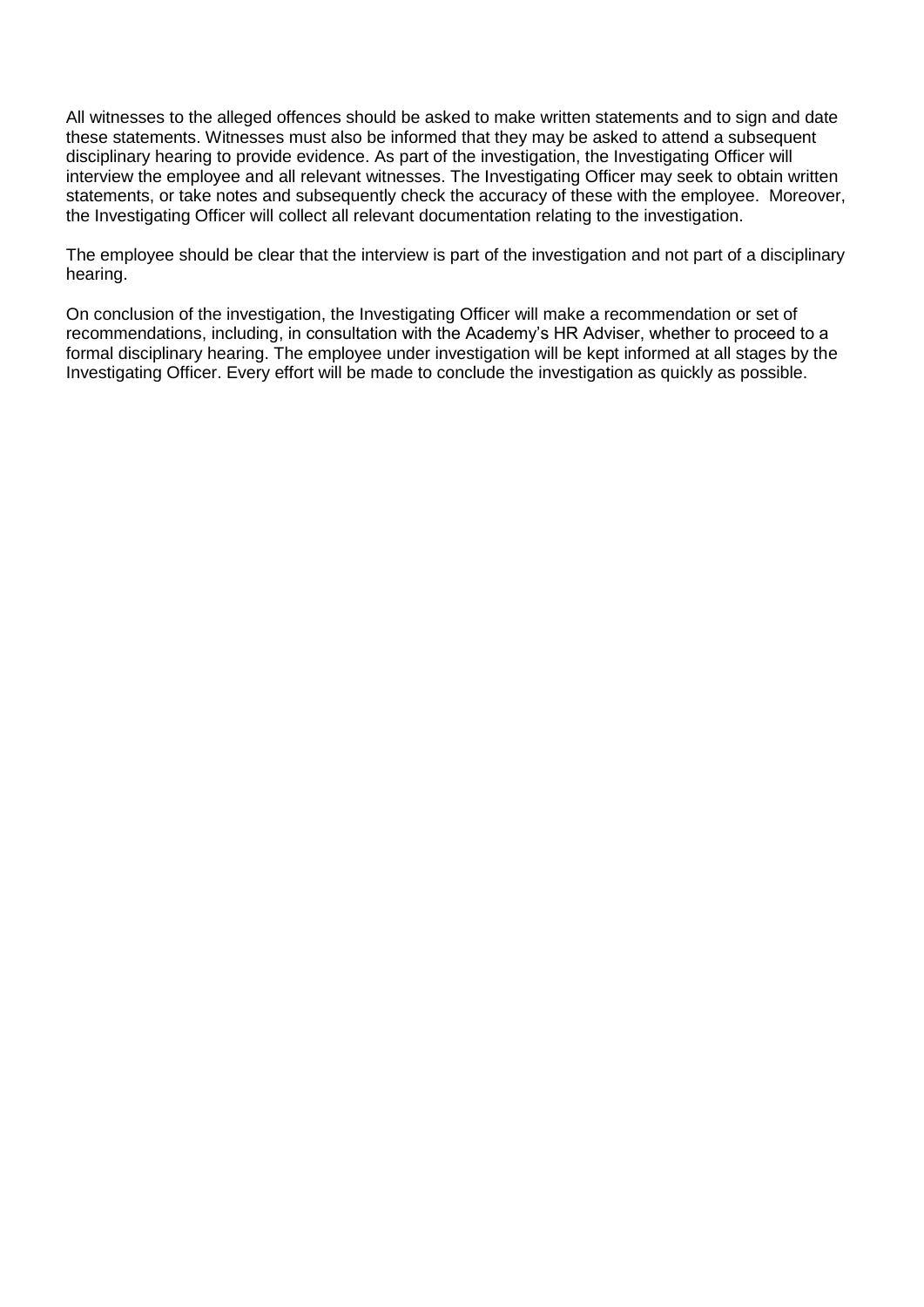#### **Disciplinary Procedure**

When it appears that a failure to meet the required standards has occurred, the following will apply:

- i) The employee will be advised by his/her line-manager of the complaint. and the matter will be discussed with the employee. Where the matter is considered to be one where informal action is the probable outcome, the meeting is likely to be undertaken by the employee's immediate line-manager. The Principal will determine who should lead such a meeting, if more formal action is anticipated. The manager undertaking such a meeting should ensure that standards of fairness, objectivity and consistency have been applied.
- ii) Full investigation (where necessary) and careful consideration of the facts will be carried out without undue delay and may include consultation with any witnesses. Any investigation will be carried out by an appropriate Senior Leader, one who has not been involved in the matter previously and who therefore has no knowledge of the matter. Allegations of misconduct will normally require investigation before any disciplinary action is taken. In exceptional circumstances, an investigation might not be required, for example where the employee admits to the misconduct, or where the facts of the case are already unarguably clear (e.g. conviction of a serious criminal offence). In these circumstances, the case will proceed directly to a disciplinary hearing.
- iii) At all disciplinary meetings, the employee will be provided with an opportunity to explain his/her case to the line-manager who will then determine what disciplinary action is to be taken. The employee may, if he/she wishes, be accompanied during a formal disciplinary interview by a single companion, chosen by the employee, who may be a trade union official or a fellow employee. The role of the companion can vary to include support, guidance, advice or representation, they will have no legal right to answer questions on the employee's behalf but will have a right to address the hearing and should be allowed to ask questions. They may also confer privately with the employee. Acting as an employee's companion is voluntary and no detrimental action will be taken against any employee who chooses to act on behalf of another employee or who refuses to do so. The manager conducting the interview may also request the presence of another person employed by the Academy. In addition, or as an alternative, an employee under 18 years of age may request one or both parents or guardians to be present during a formal disciplinary interview.

If an employee or their colleague cannot attend a hearing because of illness or other unforeseen circumstances, they should notify the member of staff due to undertake the disciplinary meeting at the earliest opportunity and provide the reason. The hearing will be rearranged. However, if no suitable reason is provided, or the employee or their colleague fails to attend without notice a second time, the hearing will proceed in their absence. The reason for non-attendance will be recorded.

Disciplinary and dismissal proceedings shall not be affected or interrupted by the employee who is subject to the procedure by invoking the grievance procedure. Any grievance raised during the course of these proceedings, that relates to disciplinary action or dismissal, will be dealt with as part of the disciplinary hearing, or appeal hearing, as appropriate. Where an employee is absent on medical grounds at the time of a disciplinary process, Occupational Health advice will be sought, if deemed appropriate.

Written notes will be kept of the meeting by the manager conducting the meeting or the other person employed by the Academy who the manager has requested to be in attendance and these notes should be shared with both parties. Any disagreement by the employee as to the accuracy of the notes should be formally recorded and added to the note.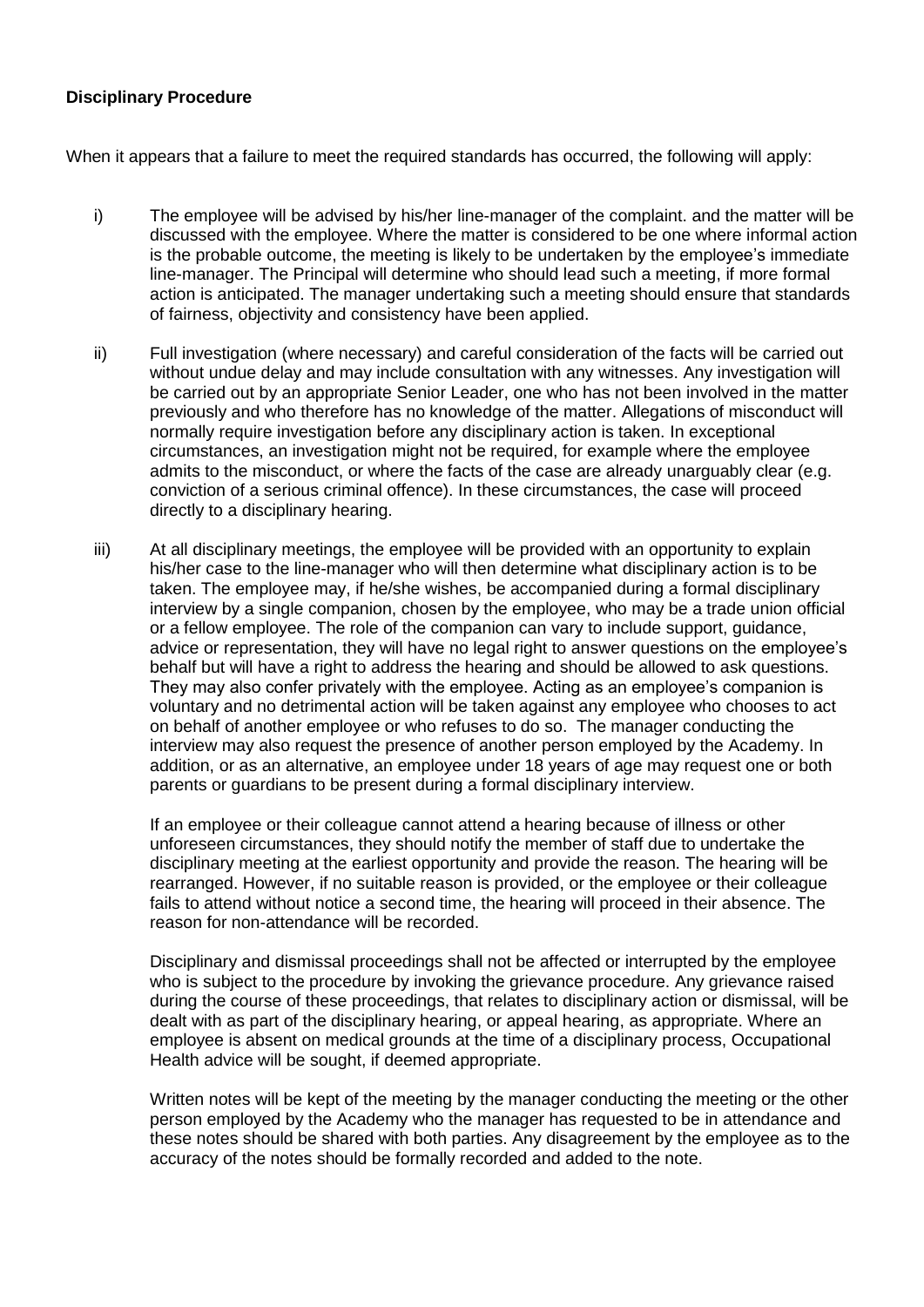- iv) If disciplinary action is found to be the appropriate course of action, the employee will be advised of the action that will be taken and the reasons for it. The action will be recorded on the employee's personal record and will be disregarded after a specified period of no more than 12 months for the purposes of subsequent disciplinary proceedings. The employee will also be informed of their right to appeal the sanction, should they believe this to be excessive. Disciplinary action in respect of absence from work shall only result after proper investigation and in accordance with the staff absence policy. Should this be in respect of sickness or injury such action should only occur following receipt of appropriate medical information.
- v) Written confirmation will be given to the employee and if desired, to his or her representative if the disciplinary action is to be greater than an informal warning.
- vi) Disciplinary procedures relating to the Principal or to the Vice-Principal will be carried out by the Chairman of the Executive Board, and/or Board of Trustees.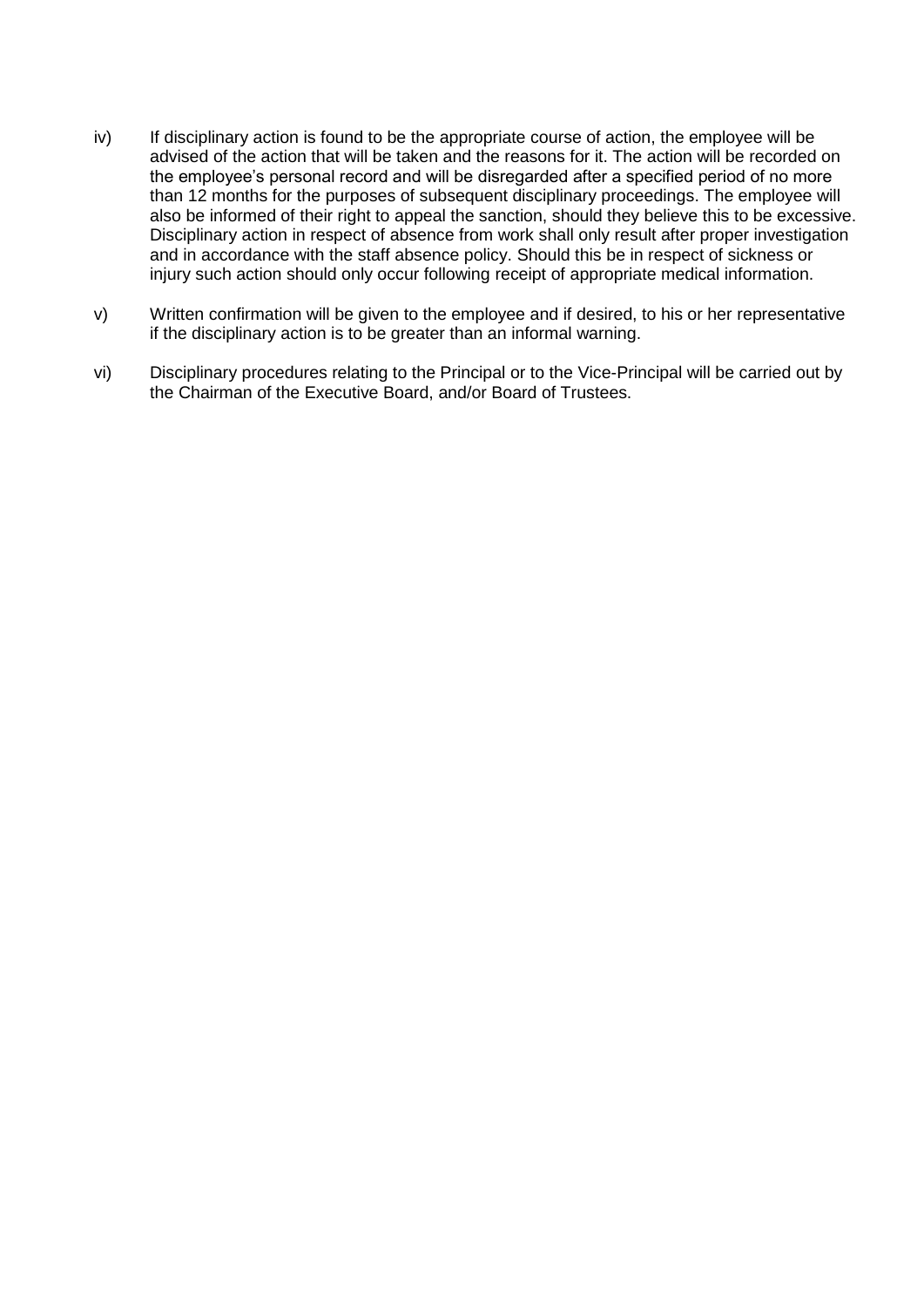#### **Disciplinary Action**

Disciplinary action will normally comprise one or more of the following:

#### **Informal warning**

As part of his/her day-to-day responsibilities, a line-manager may comment adversely on the employee's standard of job performance or conduct, as such it is usual that the issuing of informal warnings is often delegated to immediate line-managers. These informal warnings, which may be recorded as such, may be taken into account should a continuation or recurrence of the unsatisfactory performance or conduct lead to further disciplinary action. The employee has a responsibility to respond positively to informal attempts to resolve disciplinary issues by their linemanager and to co-operate fully during all stages of the disciplinary procedure. Therefore, it is hoped that the majority cases of minor misconduct or unsatisfactory performance can be resolved informally.

#### **Formal warning**

#### *First Written Warning*

In the event of continued minor breaches or a more serious breach of discipline (although that may be the first complaint), the employee will first be spoken with and then be written to, detailing what it is they are alleged to have done wrong and the reasons why this is not acceptable. The employee will be invited to attend an interview with his/her line-manager at which the matter would be discussed and at which the employee is entitled to be accompanied by either a union official or representative or by a work colleague. Notice of holding such a meeting and the reasons for so doing should be given in advance to allow the employee an opportunity to prepare a response. This should ideally be held between three and five working days, subject to agreement between the two parties. If there is a requirement for further investigation, prior to a meeting being held, this may delay the meeting, although the meeting should still take place as soon as reasonable possible. If the meeting results in disciplinary action being taken, a written warning will be given to the employee stating the nature of the misconduct, the standards expected, the steps that should be taken to correct deficiencies, and the length of time allowed for improvement and a date for a follow-up review,. The warning will inform the employee of the likely consequences of further misconduct. The employee will be asked to sign a copy of the warning letter to confirm understanding of the terms of the letter. A copy of the written warning will be placed on the employee's personal file and will be disregarded after a specified period of no more than 12 months.

#### *Final Written Warning*

Through a failure to improve or change behaviour in the timescale set at the first written warning stage, or where the incident is of a more serious nature, the employee will be issued with a final written warning, but only after they have been given the opportunity to present their case at a meeting (operated in the same way as detailed under the first written warning section). As under the first formal procedure, the warning should give details of, and grounds for, the complaint. The employee will be advised that failure to improve performance or modify behaviour may lead to dismissal or some other disciplinary action as described below, and also advised of their right of appeal. The action will be recorded on the employee's personal record and will be disregarded after a specified period of no more than 12 months.

Information relating to formal proceedings will be kept confidential other than where this relates to a safeguarding concern.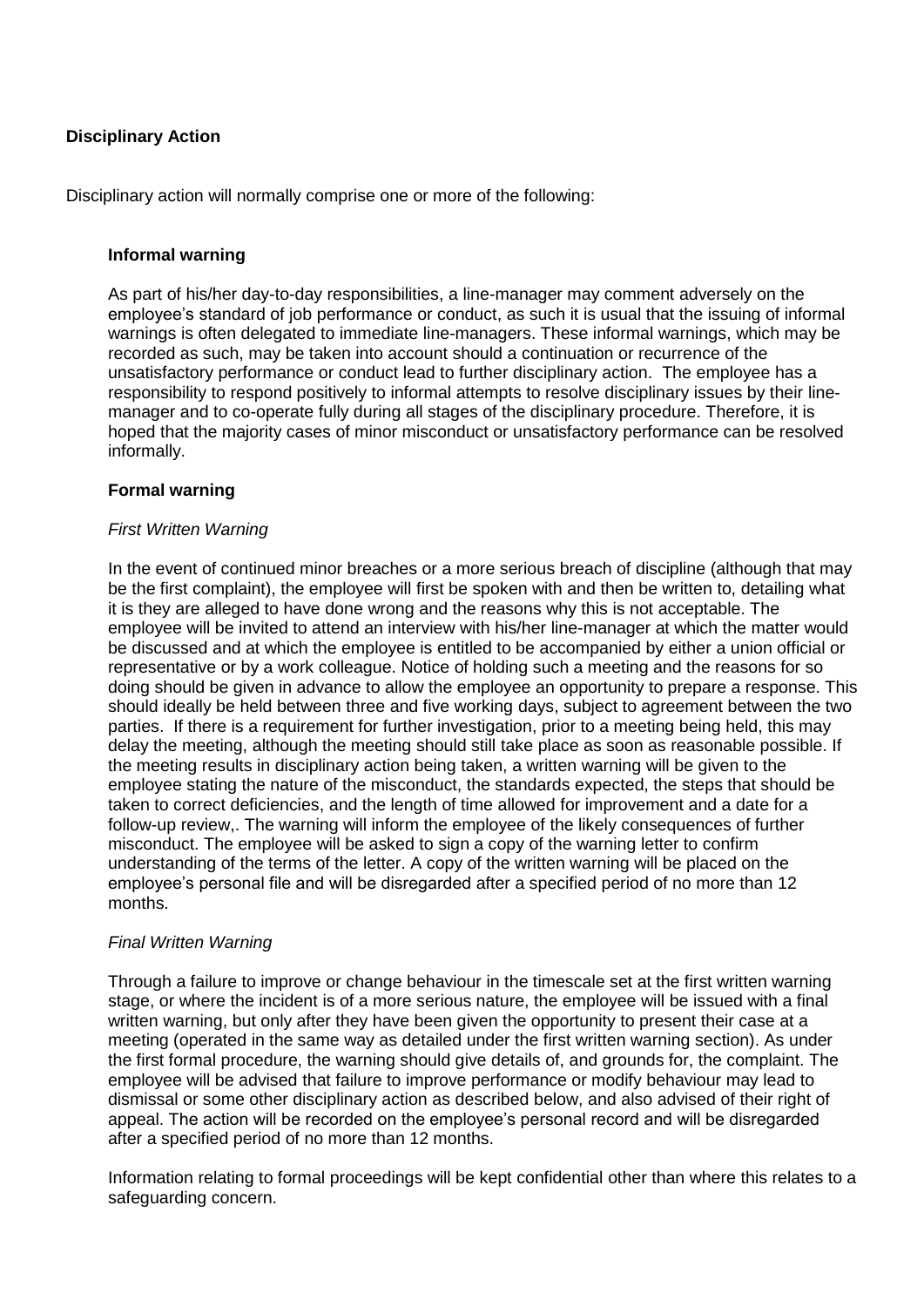#### **Other Disciplinary Action**

Depending on the circumstances, after issuing the final written warning, the penalty for continuing failure to meet the required standards or for further misconduct is likely to result in dismissal but may be in the form of an additional formal written warning or other disciplinary action.

#### **Suspension With Pay**

If an incident has occurred which might warrant severe disciplinary action or where further investigation or consultation is required, the Principal, or in the case of his/her incapacity or illness, the Chairman of the Executive Board, may suspend an employee on normal pay. The period of the suspension will be specified both orally and in writing, at its commencement by the Principal or Chairman of the Executive Board and the employee will be instructed when he/she is to return to Academy premises. In the case of associate staff and certain part-time staff, the Principal or Chairman of the Executive Board may delegate this responsibility to the Vice-Principal.

#### **Suspension Without Pay**

In exceptional circumstances, and at the discretion of the Principal, or in the case of his/her incapacity or illness, the Chairman of the Executive Board, suspension without pay for a maximum of five working days may be used.

In addition, in cases relating to criminal proceedings, an employee may be suspended without pay pending an investigation into the circumstances of the case. This will allow the Principal, Vice-Principal, (or if relating to either of the above, the Chairman of the Executive Board or Board of Trustees), to undertake a full review of the circumstances before reaching a final decision in relation to the employee's employment with the Academy.

Suspension (with or without pay) should only be applied where the circumstances of the case make it unacceptable for the employee to remain in work while the facts are ascertained. Such circumstances would be: an allegation, or potential allegation, of gross misconduct; if students or adults are at risk; if the employee needs to protect themselves or if the presence of the employee at work may impede the investigation. An employee does not have the right to be accompanied at a suspension meeting, unless this is a meeting that provides for suspension without pay, at which the employee may be accompanied. An employee can be suspended at any stage during the disciplinary process, if it is considered appropriate e.g., when further information comes to light.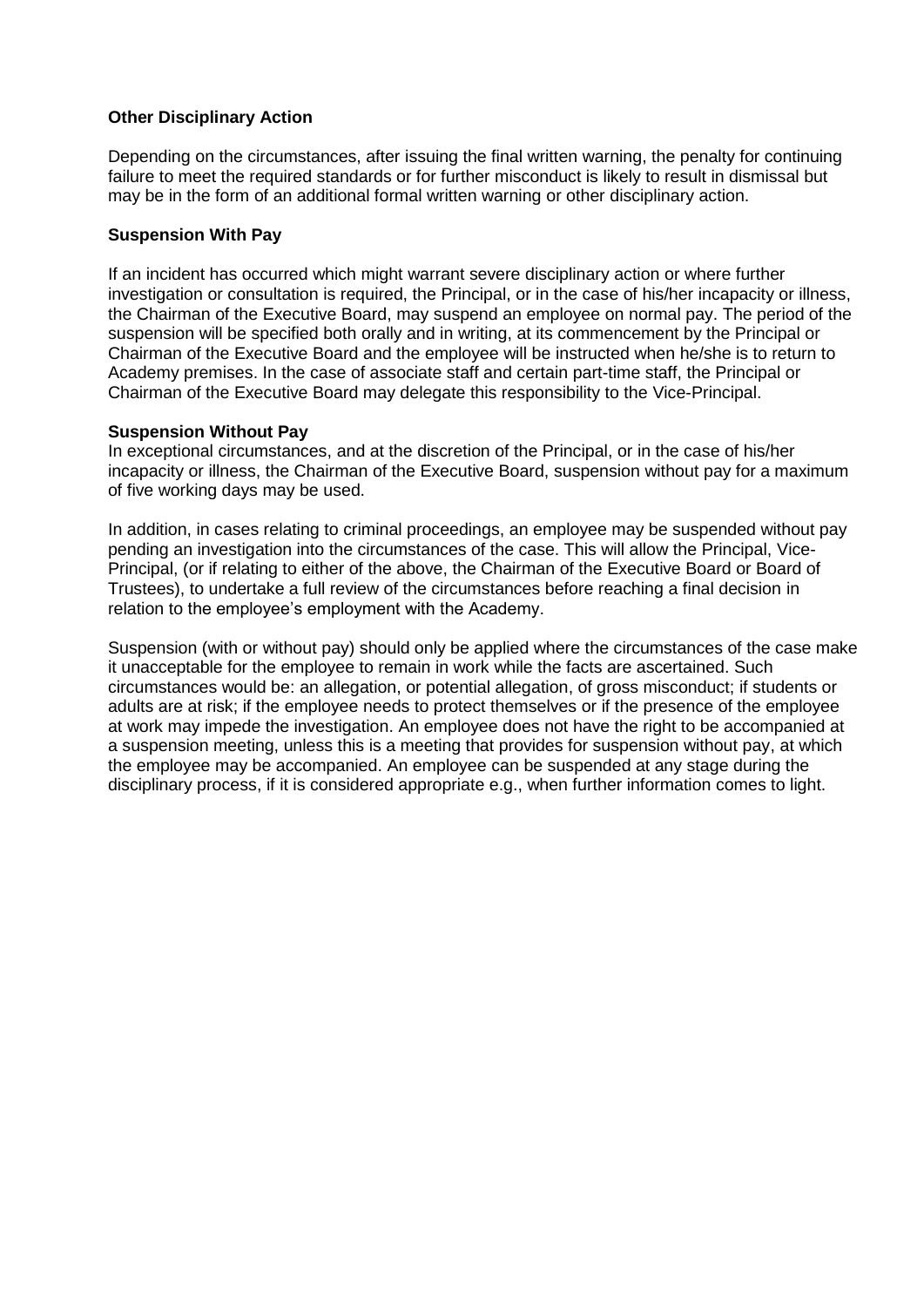#### **Gross Misconduct**

Gross misconduct is conduct which normally renders an employee unsuitable for continuing employment. In the absence of any relevant mitigating circumstances, gross misconduct will normally lead to summary dismissal. Generally, gross misconduct is readily recognisable and accepted as such by an employee. However, for the sake of clarification the following illustrations of gross misconduct are given as examples; but are not intended to be exhaustive:

- theft, fraud or acceptance of bribes
- dishonesty, including falsifying any documents
- a serious breach of the Trust's/Academy's rules, policies and practices or breach of any professional code of conduct applicable to the employee's job role
- physical violence or bullying towards other staff or students
- deliberate and serious damage to property (whether belong to the Trust or a third party)
- serious misuse of the Trust's property or name
- serious abuse of the Trust's computer equipment/software
- deliberately accessing internet sites containing pornographic, offensive or obscene material
- serious insubordination or indiscipline
- unlawful discrimination or harassment
- bringing the Trust, the Academy or any of its sponsors into serious disrepute
- serious incapacity at work brought on by alcohol or drugs
- causing loss, damage or injury through serious negligence
- a serious infringement of health and safety rules
- a serious breach of confidence
- making untrue statements with intent to deceive (e.g. false references, misrepresentation of qualification or false statements relating to sickness)
- engaging in a relationship with a student or other subordinate which is deemed by the Trust to be inappropriate
- indecent behaviour, or accessing indecent websites or social media groups
- misuse of social media, either at or away from work, such that it brings the Trust/Academy into disrepute; impacts upon an employee's ability to perform their job or contributes to any of the above listed examples occurring

#### **Dismissal**

In instances of gross misconduct, dismissal may be summary without notice. In other circumstances, an employee may be dismissed after being given due notice if, despite adequate warnings, he/she fails to meet the required standards of attendance, job performance or conduct but only after they have been given the opportunity to present their case at a meeting (operated in the same way as detailed under the first written warning section). A decision to dismiss will be made by the Principal, or, in the case of his/her incapacity or illness, by the Chairman of the Executive Board. In the case of associate staff and certain part-time staff, the Principal, or Chairman of the Executive Board, may delegate this responsibility to the Vice-Principal provided each such case is discussed with the Principal before such a decision is made. The employee will be written to as soon as possible following the meeting, outlining the reasons for dismissal, the date on which the employment contract terminates, the appropriate period of notice and their right of appeal.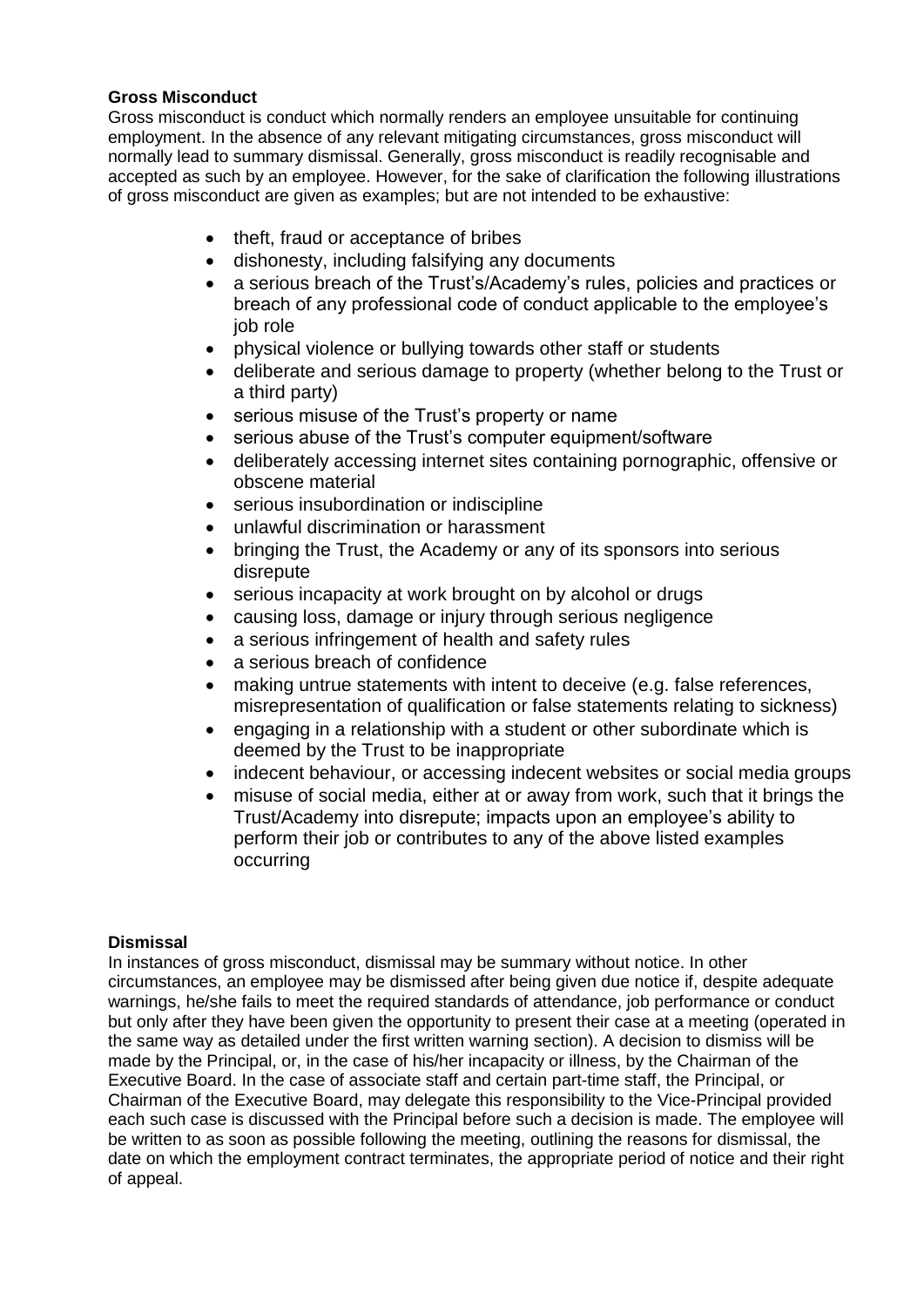#### **Appeals**

An employee has the right to appeal if not satisfied with the disciplinary action taken. The appeal should be made orally or in writing, at the choice of the employee, to the next level of management, above that at which the action was taken, clearly setting out the reasons for the appeal. This manager should have had no prior involvement in the matter. Notice of the intention to appeal should also be given to the line-manager who took the decision, within five working days of receipt of the letter confirming the disciplinary action.

An appeal against a disciplinary decision will normally be heard by the next level of management within ten working days from the date when the notification of the appeal is received.

However, time will be allowed to investigate the case and to give the matter careful consideration. The employee has the right to explain his/her case personally to the senior manager hearing the appeal and to be accompanied by a union official or work colleague. The manager who heard the original case at the disciplinary hearing will attend the appeal hearing and present the management case. The manager conducting the appeal will review the decision of the disciplinary hearing in the light of the evidence presented at the appeal hearing and taking into account the grounds of appeal will decide whether or not to confirm the disciplinary decision, overturn the disciplinary decision or impose a lesser penalty. The outcome of that appeal will be final, made in writing within 5 working days of the appeal hearing, it will detail the reasons for the decision made and it will advise the employee that no further appeal may be made.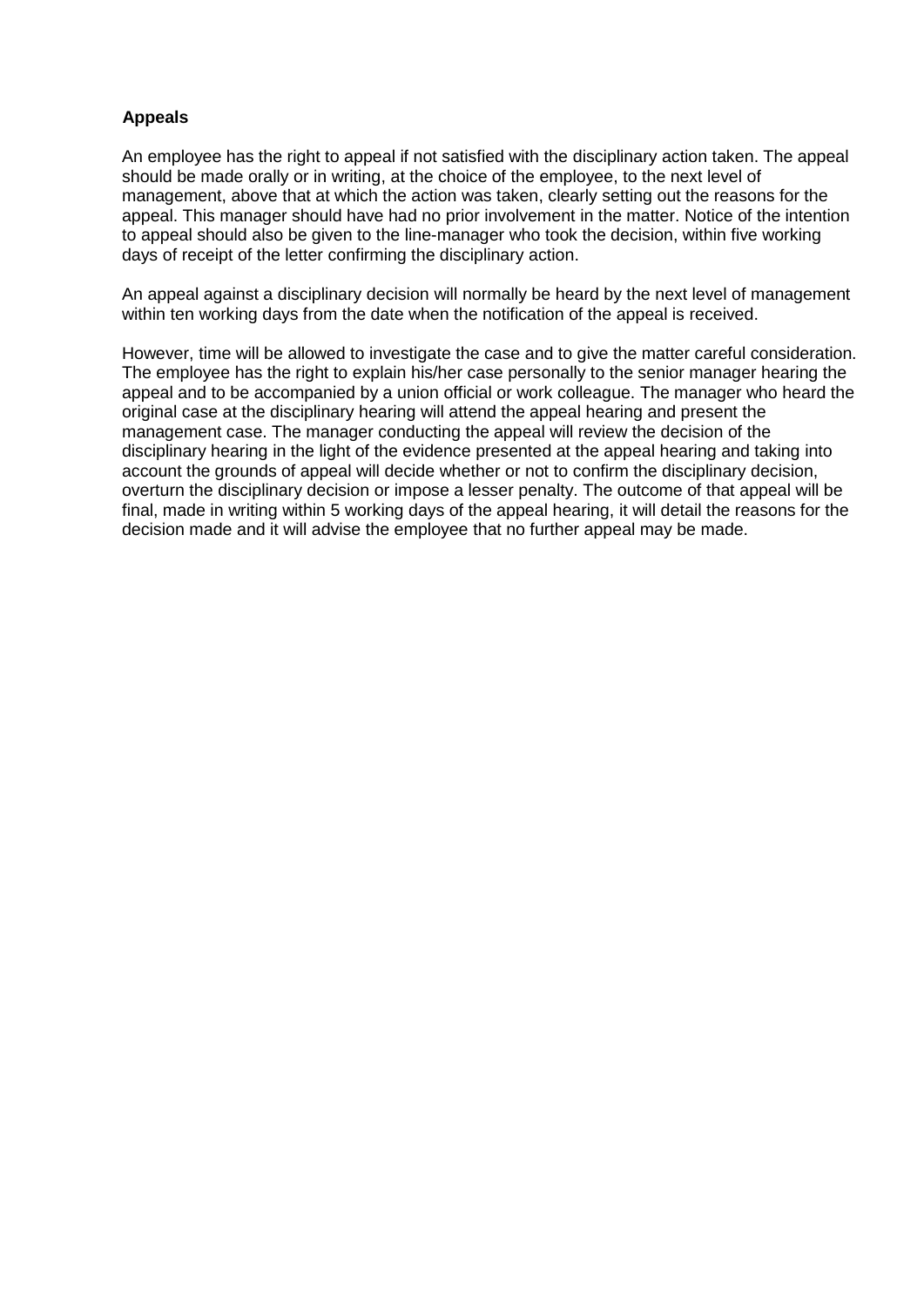

**Form DIS 1 IDENET IDENTIFY IDENTIFY IDENT IDENT need for disciplinary action**

## Prospect Education (Technology) Trust Ltd

| Has the failure to meet required standards been investigated?                   |                                                |
|---------------------------------------------------------------------------------|------------------------------------------------|
| <b>YES</b>                                                                      | $NO$ - Investigate                             |
| Is there a case to answer?                                                      |                                                |
| <b>YES</b>                                                                      | $NO - No$ further action                       |
| Has the matter been discussed informally where appropriate?                     |                                                |
| <b>YES</b>                                                                      | $NO - Discuss the issue with the employee$     |
| Are there any special circumstances, eg job change or illness?                  |                                                |
| <b>YES</b> - Consider impact of these<br>circumstances                          | <b>NO</b>                                      |
| Where applicable, has the employee received all necessary counselling/training? |                                                |
| <b>YES</b>                                                                      | $NO - give$ all necessary training/counselling |
| Is it a disciplinary issue?                                                     |                                                |
| <b>YES</b>                                                                      | NO - Review progress                           |
| Could the matter be resolved by redeployment, retraining etc.                   |                                                |
| <b>YES</b> – Redeploy/retrain, etc as necessary                                 | $NO$ – Take disciplinary action                |